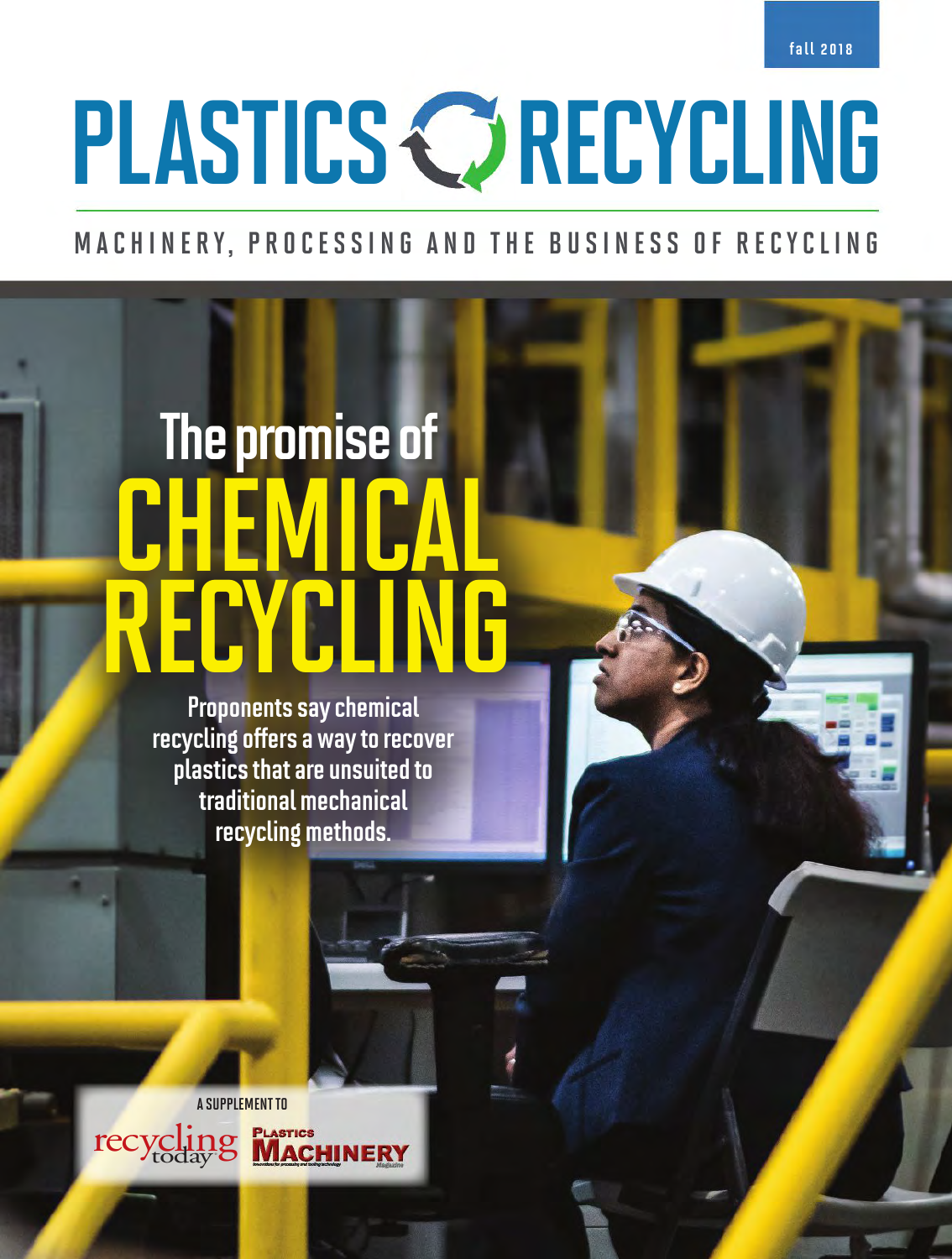

## Taking it up a notch

**A new granulator from Herbold Meckesheim increases productivity at UltrePET LLC, Albany, New York.** 

#### BY ALLAN GERLAT

new granulator with more blades<br>and a mechanism for force-<br>feeding has given a New York<br>bottle recycler an edge in its ef-<br>forts to increase its capabilities.<br>The recycler, UltrePET LLC,<br>Albany, New York, turns polyethylen new granulator with more blades and a mechanism for forcefeeding has given a New York bottle recycler an edge in its efforts to increase its capabilities.

The recycler, UltrePET LLC, terephthalate (PET) bottles sourced from curbside and bottle-deposit programs into Food and Drug Administrationapproved, 100 percent postconsumer pellets and flakes. The company used to operate five granulators—three to process clear PET and two for green PET.

UltrePET concluded that it needed to get more throughput from its granulators. Specifically, the company wanted to increase its output of clear PET. UltrePET shifted a machine that was processing clear plastic over to handling green PET and replaced the grinder that was previously dedicated to processing green material with a new unit to process clear PET. Although it wanted a larger capacity granulator, the company could accommodate a granulator that was only slightly larger than the machine it was replacing.

UltrePET purchased a Herbold Meckesheim USA granulator, the SML 60/100-F7-3-SB. Because UltrePET's "preference was to stay with the same

model units [so] as to share spare parts to limit new parts inventory," the new granulator mostly mirrors the machines UltrePET already had installed, says David Lefrancois, president of Herbold, North Smithfield, Rhode Island. However, unlike the older machines, which are gravity-fed, the new machine comes with a double-screw feed system that crams the cutting chamber with bottles.

"By adding the force-feed trough, Herbold was able to produce the same output rate of two machines in a single unit," Lefrancois says.

The optional forced-feeding mechanism prevents bottles from bouncing above the rotor, which typically occurs with conventional granulators, he says. That increases the granulator's cutting efficiency and output.

"What we decided to do instead of buying the same style grinder, we bought a grinder that was a little more robust and [had] a little more capacity and a force-fed grinder," says Raymond Harris, UltrePET manufacturing process specialist.

Other benefits that come from using the force-fed granulator include reduced horsepower demand, footprint and noise. It saves energy overall. The machine also offers even rotor loads, resulting in fewer fines and less dust in the regrind, according to Herbold.

Lefrancois says granulators that feature the force-fed design employ either vertical or horizontal screws and a material surge bunker to keep bottles moving steadily.

The SML machines are generalpurpose granulators. A centrally hinged, two-piece housing divided at an inclined angle provides easy access to the cutting chamber for maintenance. The rotor and bed knives are mounted at opposing angles for a steady cutting gap the length of the knife. That also lowers noise, the company says.

The 60/100 model's feed space is 29.5 inches by 38.5 inches. The rotor diameter is 24 inches. Its rated capacity ranges from 1,540 to 3,520 pounds per hour.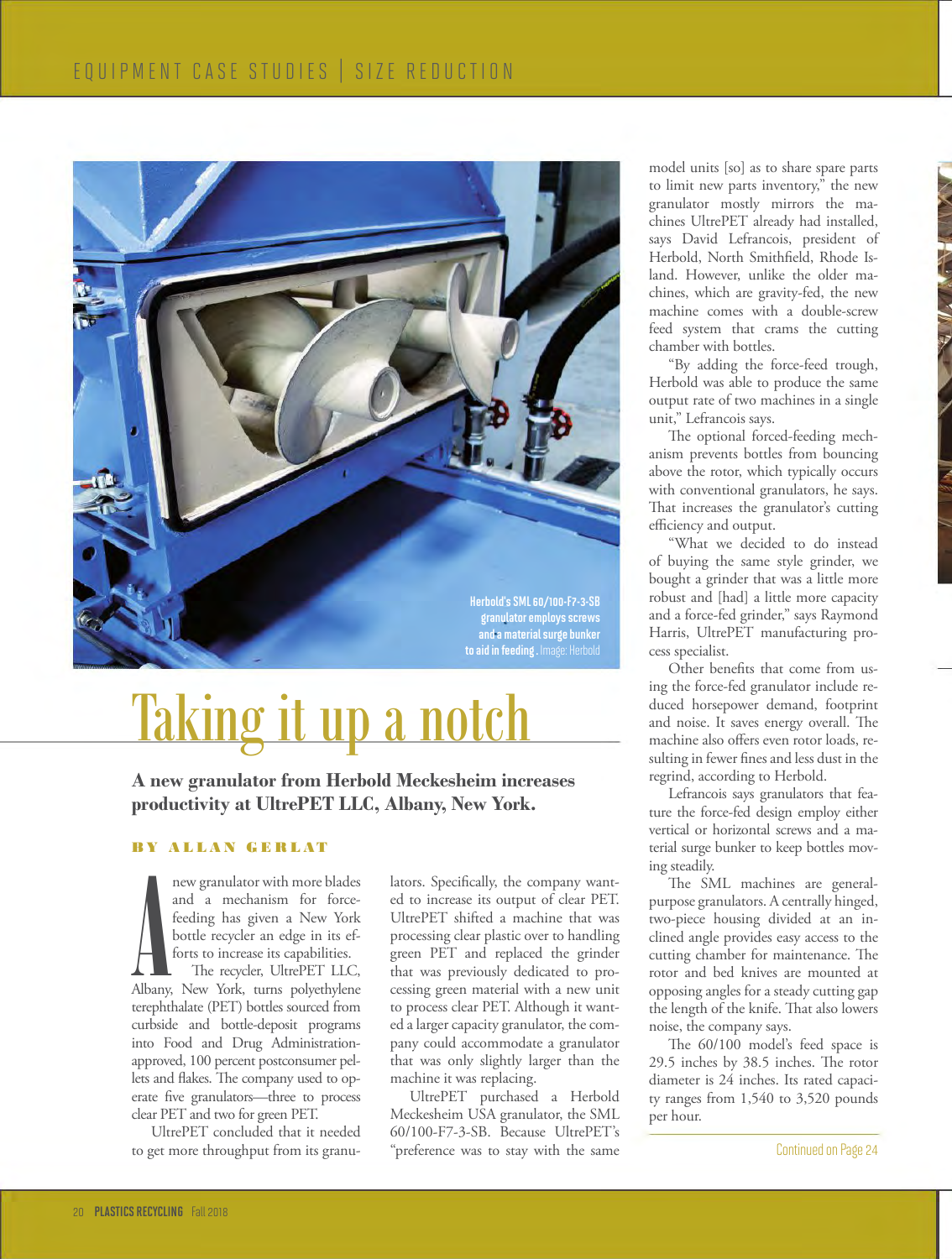#### Taking it up a notch

testold

#### Continued from Page 20

The granulator's smart controls respond to changes in motor amperage, machine vibrations and material volume to optimize the unit's throughput.

Another feature of the machine is its vibration sensing, which lets maintenance operators know when it's time to service the knives. "This allows for maximum output, reduction of fines, reduction in energy consumption and protects the machine from excessive damage," Lefrancois says.

For blade changes, the machine uses hydraulics rather than a manual lift. The

new Herbold granulator comes with a seven-arm rotor, instead of the four-arm versions that make up most of UltrePET's fleet. Both versions have two blades on each arm, giving the new granulator a total of six additional blades.

UltrePET, which runs its recycling equipment 24 hours per day, changes blades on the new machine about every day and a half to two days. Harris adds that once the new machine was installed sometime between late 2016 and early 2017, UltrePET experienced a couple of minor issues, primarily involving the electrical setup, but Herbold quickly resolved them.

Since the new machine was installed, UltrePET has significantly increased the amount of PET it granulates. "This one has probably bumped our grinding up about 30 to 35 percent," Harris says. "The more we do, the more that we can wash in our wash line, and the quicker we can diminish our inventory out here. Right now, we're packed with material. We keep buying it so we don't run low through the winter months."

Overall, Harris says the company is happy with the investment. "[The grinder] almost grinds 2-to-1 over the other grinder. And it's basically the same size."

It's spurred thoughts of expansion, as well. "If we could fit more of them in, we probably would buy more down the road," he says. "Our grinding configuration doesn't really [allow for much growth]. I think we could possibly put one more in. But I don't think we could do two more." •••

#### The author is a correspondent for Plastics Machinery Magazine and can be contacted at agerlat@plasticsmachinerymagazine.com.

#### For more information

Herbold Meckesheim USA, 401-597-5500, www.herboldusa.com

UltrePET LLC, 518-459-1080, www.ultrepet.com